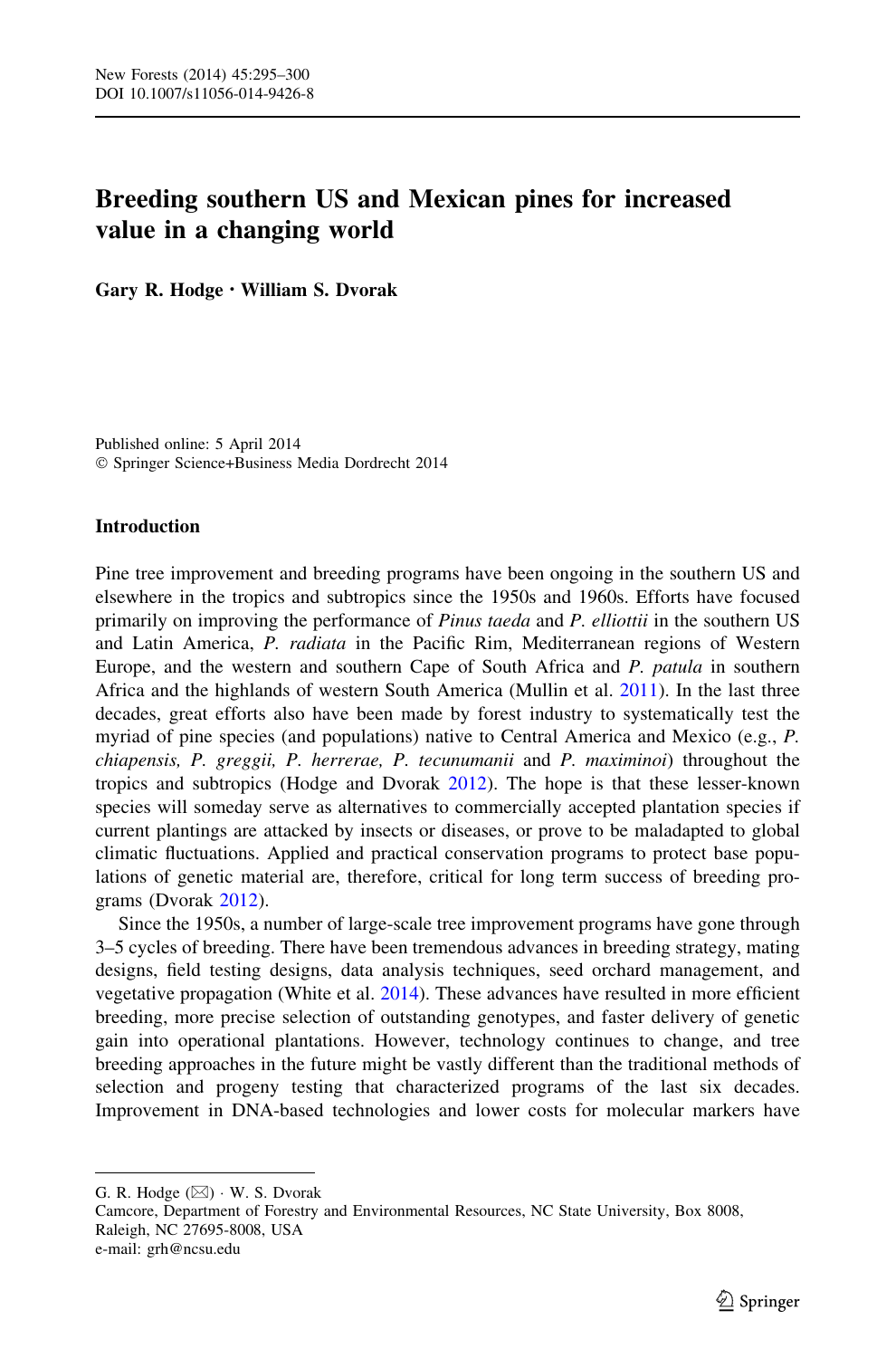spawned interest in using ''genomic selection'' (Grattapaglia and Resende [2011\)](#page-5-0) and ''breeding without breeding'' techniques (El-Kassaby and Lstiburek [2009\)](#page-5-0) as tools to improve genetic gains per unit time. The question remains whether these tools will work cost-effectively, and if they do, to what extent might they displace traditional approaches to breeding. Some organizations around the world have had success using rooted cuttings as the plantation deployment option for pure species such as  $P$ . taeda and  $P$ . radiata (e.g., de Alcantara et al. [2007](#page-5-0); Menzies et al. [2001](#page-5-0)). This has contributed to a growing interest in the potential of pine hybrids, as vegetative propagation would almost certainly be needed to multiply scarce hybrid seed. The commercial development of the P. patula  $\times$  P. tecunumanii hybrid in South Africa to improve *Fusarium circinatum* (Pitch canker) resistance of susceptible P. patula has been a major success story in plantation forestry (Mitchell [2012;](#page-5-0) Mitchell et al. [2013\)](#page-5-0). Hybrids of US southern pines with Mexican pines (e.g., Camcore [2012](#page-5-0), [2013](#page-5-0)) may offer opportunities to improve wood properties and create ''varieties'' that are better adapted to specific exotic environment, or more broadly adapted to variable climatic conditions.

What traits we breed for might also be changing. Traditionally, most breeding programs prioritize improving productivity (i.e., volume growth), with lesser emphasis on stem form and wood density. These traits will continue to be of importance, but in the future, breeding or selecting for traits like pulp yield, specific fiber properties, drought and cold tolerance, or resistance to disease problems might be more common.

Finally, the fiber composition of products at the mill is changing. Most existing pine programs in the tropics and subtropics are gradually switching to growing short-rotation eucalypts for better economic returns. Most new plantation programs in the southern hemisphere are exclusively planting eucalypts rather than pines in areas where the climate and soils are suitable for both genera. Mills that operated on 70 % pine fiber a decade ago are now using predominantly eucalypt fiber. All tree breeders must continue to find ways to reduce the length of breeding cycles, improve efficiencies of breeding and testing, and concentrate on improving (new) traits that will become important to the mill over the next several decades; perhaps the challenge for pine breeders is even greater.

## Background and the objectives of conference

The international conference, ''Breeding for Value in a Changing World'' was organized by Camcore (International Tree Breeding and Conservation Program), NC State University and was sponsored by IUFRO Working Group 2.02.20 on Breeding and Genetic Resources of the southern US and Mexican pines (including *Pinus radiata*). The conference focused primarily on the fast-growing pine species used in plantation forestry around the world. The current working group represents a joint assembly of past working groups on Breeding Tropical Trees S2.08.01, Breeding Theory S2.04.02, Progeny Testing S2.04.03 and Seed Orchards S2.03.03. The conference was held in Jacksonville, Florida February 4–7, 2013.

The main objective of the conference was to define the "state of the art" in pine breeding practices being used by the forestry private sector either independently or through industry sponsored forestry cooperatives. A second objective of the conference was to bring together the leaders in the tree breeding profession from countries like Australia, Brazil, Chile, New Zealand, the US, and South Africa to promote discussion on the direction of future collaborative research and development. A total of 90 participants from 14 countries attended the conference, and there were 10 invited papers and 35 voluntary papers presented covering nine broad thematic areas, including breeding strategies,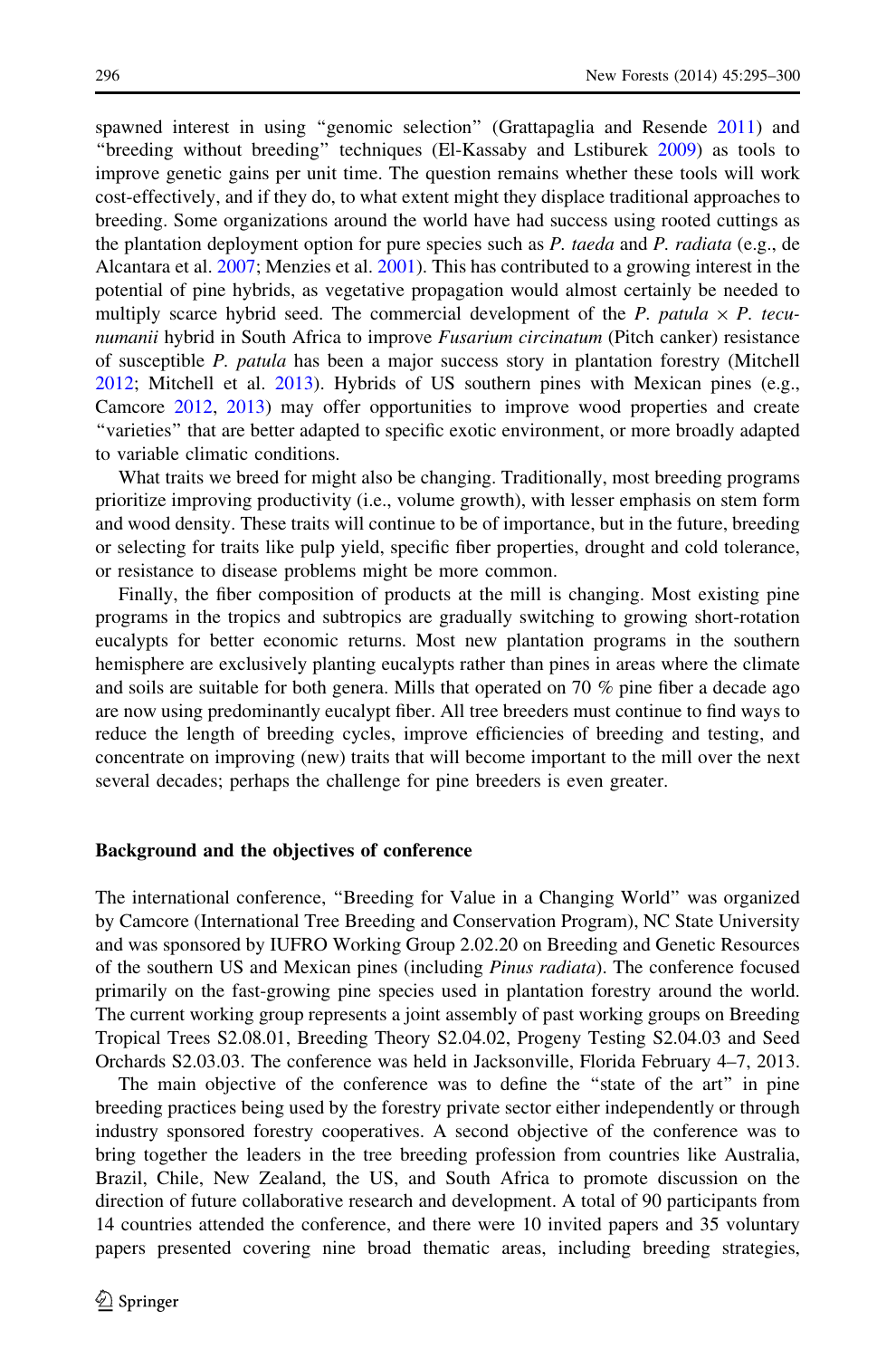#### Brief overview of special issue content

This Special Issue contains a total of eight original review articles covering a diverse but interconnected range of topics that will have impact on pine breeding over the next decade. Below is a brief overview of these papers, highlighting some of the important points in each.

Tim White began the conference with a review of the notable accomplishments of tree breeding programs worldwide since the 1950s, and then discussed a number drivers of global change that present both challenges and opportunities to tree breeders for the future (White et al. [2014\)](#page-5-0). Some factors include a growing world population and a potential conversion of forest land to crop production, globalization of markets, rapid movement of forest diseases and other pests, climate change and technology development. Within the forest industry, land ownership patterns are changing, investment horizons are contracting, and the range of wood products in the marketplace is expanding. All of these uncertainties may impact breeding objectives when considering the time scales required for tree breeding and plantation growth. White et al. suggest a strategy primarily focused on becoming more efficient at improving volume growth per hectare, which incorporates growth rate, disease and pest resistance, environmental plasticity, and stand-level genotype behavior (e.g., the competition vs. crop ideotype, Dickman et al. [1994](#page-5-0)). The idea is that this approach is ''robust for value'', i.e., it will almost certainly produce net benefit for landholders even over a long investment horizon and with very uncertain future biological, climatic and economic conditions.

Washington Gapare spoke about the continuing importance of gene conservation efforts to advanced generation breeding (Gapare [2014\)](#page-5-0). Access to forest genetic resources in native environments is becoming more and more restricted, and importation of pollen and seed is likewise becoming more difficult. Yet maintenance of genetic diversity in a breeding population, or at least in a conservation population so that, in the future, valuable genes might be infused into a breeding population, is likely to be critical in the face of changing climates, increased disease risk, and changing economic markets. Even for commercially important species, gene conservation is not an area of endeavor which attracts large amounts of financial support. For many years, tree breeding has been accomplished in collaborative or cooperative programs involving government, universities and forest industry (White et al. [2014\)](#page-5-0); Gapare [\(2014](#page-5-0)) suggests that forest gene conservation must also be collaborative, and deliberately undertaken with the involvement of the whole forestry community.

Danilo Fernando reviewed what we know about pine reproductive biology (Fernando [2014\)](#page-5-0), an important topic for efficient operational seed production, and perhaps even more important for optimizing breeding of pure species and hybrids. The reproductive cycle of the pines is complex, and extends over multiple years. It has been relatively well studied in some temperate species (e.g., *Pinus taeda, P. contorta, and P. monticola*), and the effects of climate, temperature and humidity on cone maturation, pollen release, and fertilization are reasonably well understood. In contrast, the reproductive biology of sub-tropical pines has not been thoroughly examined. The warmer, more uniform climates experienced by many sub-tropical pines may lead to less uniform seed cone and pollen cone maturation.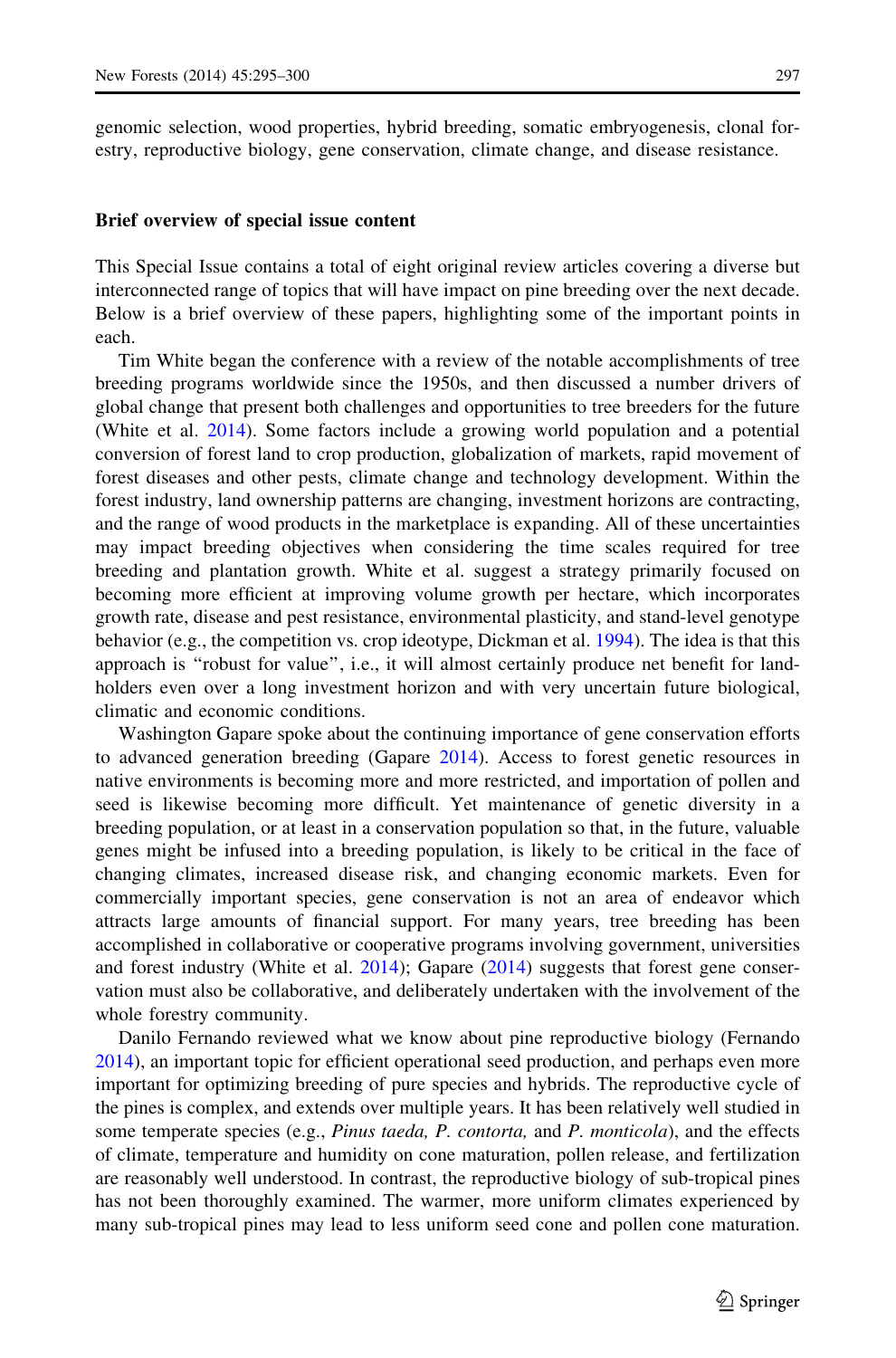What is the impact of this variability on genetic architecture in native populations, and on seed production when these species are planted as exotics?

Gerald Pullman reviewed the current state of the art regarding pine somatic embryogenesis (Pullman and Bucalo [2014\)](#page-5-0). Somatic embryogenesis (SE) is the critical first step necessary if clonal forestry of pine is ever to become a reality. SE with pines has been an area of research for some 30 years, and much of the research has focused on the two most important commercial species, P. taeda and P. radiata. For these two species, geneticallytested clonal varieties are available in the marketplace. For other species, developing SE protocols will be both time-consuming and costly, developed primarily by painstaking trial and error. Pullman and Bucalo [\(2014\)](#page-5-0) suggest some approaches that may make this process more efficient, utilizing careful examination of the nutritional and hormonal status of tissues in both natural embryogenesis and somatic embryogenesis, and the use of gene expression studies to modify SE protocols and confirm that natural and SE embryos are following the same path of development.

Fikret Isik provided a review of genomic selection and pedigree reconstruction, and discussed the potential use of these technologies in forest tree breeding (Isik [2014](#page-5-0)). Genomic selection is being used operationally in animal breeding, and for tree breeders, the major advantage of this approach is the potential to reduce the time required to complete the testing phase of the breeding cycle, which is perhaps the major obstacle facing tree breeders today. Genomic selection takes advantage of advances in molecular marker and statistical computing to move us closer to being able to evaluate genotypes directly, rather than inferring genetic quality from observations of phenotypes. This might allow breeders to complete two or three cycles of breeding for each round of traditional progeny testing. Many questions and technical challenges remain, but this is an exciting area of research.

Steve McNulty discussed climate change and the challenge it offers to tree breeders (McNulty et al.  $2014$ ). The authors warn us to expect increasing climatic variability, that is, more frequent extreme events of precipitation, drought, heat, and cold. They observe that chronically stressed trees (i.e., those growing on sub-optimal, challenging sites) appear to survive extreme events better than non-chronically stressed trees (those growing on optimal sites that promote fast growth). This may be true both at the tree and stand level, and at the species level. This raises some interesting questions for the tree breeder. How much of this phenomenon reflects the individual tree's ability to acclimate to changing environmental conditions, and how much is due to selection and genetic variation? Is it necessary to change our testing and breeding strategies to identify genotypes that are more resilient to extreme events? If so, how would we do it? How do we value genetic diversity, among and within-species, knowing that increased climatic variability is coming?

Arnulf Kanzler discussed the development of the P. patula  $\times$  P. tecunumanii hybrid as a commercial plantation variety in South Africa (Kanzler et al. [2014\)](#page-5-0). This was a 20-year process, beginning with the conservation and provenance/progeny testing of P. tecunumanii in the mid 1980s. Some hybrid crosses were initiated in the early 1990s, which was around the time that *Fusarium circinatum* began to cause disease problems in *P*. patula nurseries, and later in young plantations. This accelerated a shift to using the hybrid, due to the increased tolerance to the disease brought in by P. tecunumanii, although advantages in growth and wood quality are also expected. There was some serendipity, but also some planning involved in the fact that the industry had the genetic resources necessary to respond and make a ''species'' shift so quickly.

Luis Apiolaza closed the conference with a discussion of some general ideas about breeding objectives and selection methods, built around the breeder's equation and using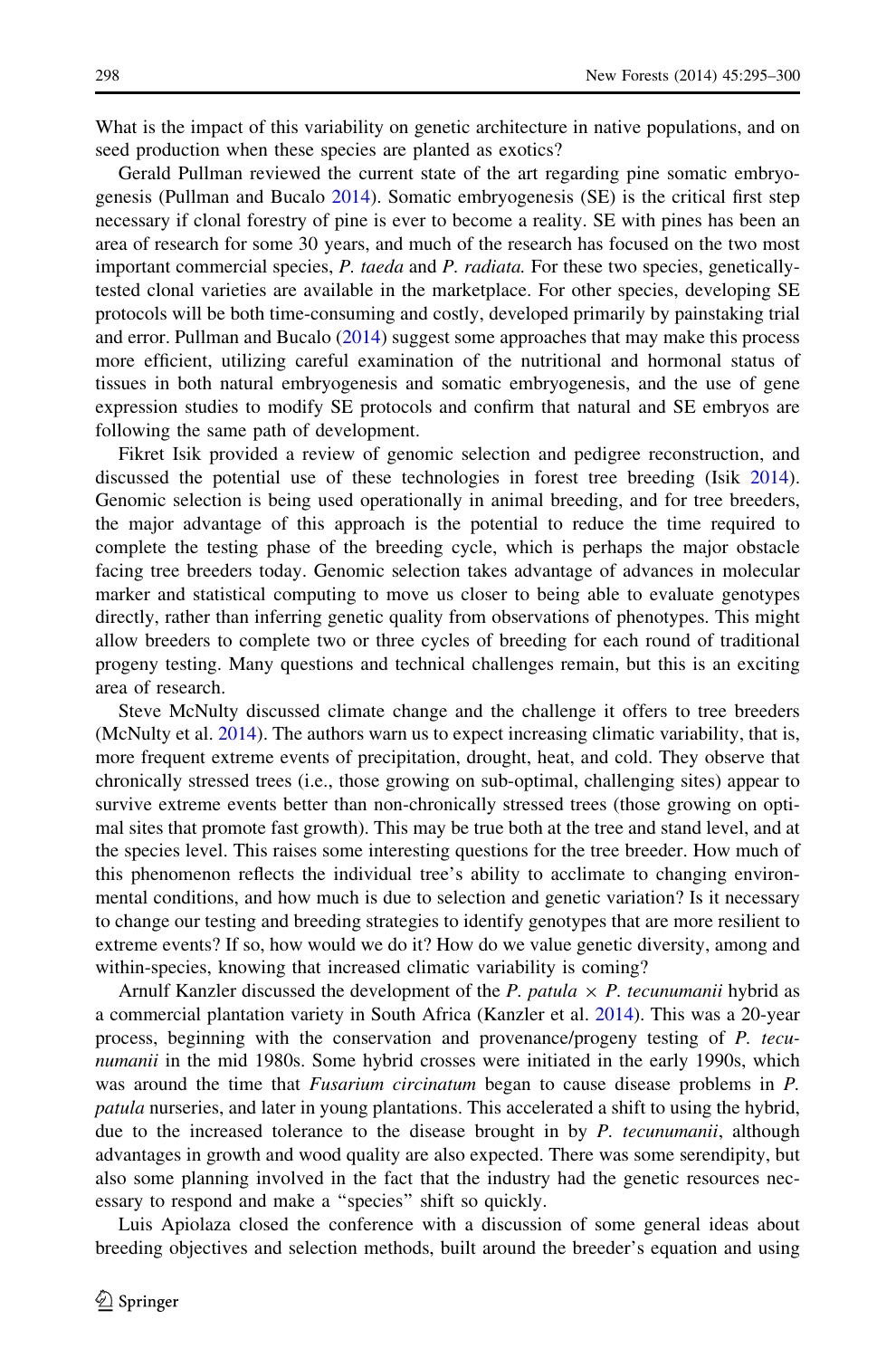an example of P. radiata breeding in New Zealand (Apiolaza [2014\)](#page-5-0). A focus of this paper is breeding for sawtimber wood quality at rotation age, and incorporating wood quality with growth and other traits of interest. Aggregate-trait breeding objectives rely on assigning proper economic weights to different traits, but this is difficult for wood property traits, given long breeding cycles and uncertainty about future market conditions. Rather than ignore wood properties in the breeding objective, this paper suggests that breeders must focus on what can be done, which in this case means simplifying the breeding objective to improving the quality of the corewood (i.e., juvenile core), which may be both easier to achieve and more economically valuable. This echoes the idea expressed by White et al. ([2014\)](#page-5-0) at the opening of the conference—breeders must have a strategy that is robust to deliver value.

## Conclusions

This array of topics may initially seem quite disconnected, but for the tree breeder they are all important and they all interact. As one example, consider how an understanding of pine reproductive biology is crucial for the development of pine hybrids. Within the Camcore program, it has been very difficult to make successful hybrid crosses of Mexican pines with the commercially important species  $P$ . taeda and  $P$ . radiata. It is known that pines utilize some kind of signaling mechanism during reproduction, where developing pollen tubes somehow stimulate the development of megaspores into female gametophytes, and subsequently the female gametophyte signals the dormant pollen tubes to resume their development. However, the exact nature of the signaling mechanism is unknown (Fernando  $2014$ ). Could it be that the chemistry or the timing of the signal differs among different species? If this was better understood, perhaps some barriers to hybridization could be overcome.

For the tree breeder, there are many other examples of interconnectedness of these themes. Anticipated climate change and climatic variability increases the need for genetic diversity so that breeding and plantation programs can quickly respond to changing conditions. Hybrids may offer the combination of adaptability, disease tolerance, and resilience to extreme weather events needed for successful plantation forestry in new environments and climates. Somatic embyrogenesis would be of particular utility in a hybrid plantation program; hybrid seed would need to be vegetatively multiplied for plantation establishment, and SE offers the potential of nearly unlimited multiplication rates. Genomic selection would be of great utility in any pine breeding program, but its advantages would be multiplied if SE was also a reality. Genomic selection could be used to screen thousands of SE clones, searching for genotypes with the best combination of traits, and then the more long-term field testing could be limited to a relatively small number of candidates.

In summary, foresters and tree breeders have a great challenge. There is much to learn and much to do if we hope to maximize our probability of returning value to forest landowners and to society.

Acknowledgments We are grateful to all of the attendees and presenters that participated in the Conference. We also would like to thank invited speakers Tim White, Luis Apiolaza, Claudio Balocchi, John Davis, Danilo Fernando, Fikret Isik, Arnulf Kanzler, Steve McNulty, Dana Nelson, Jerry Pullman, and Laurie Schimleck. Thanks also to the Scientific Committee (Tom Byram, Barb Crane, Steve McKeand, Randy Johnson and Greg Powell), and the sponsors and patrons who provided financial support (Camcore, North Carolina State University—Industry Tree Improvement Program, USDA Forest Service, Arauco—